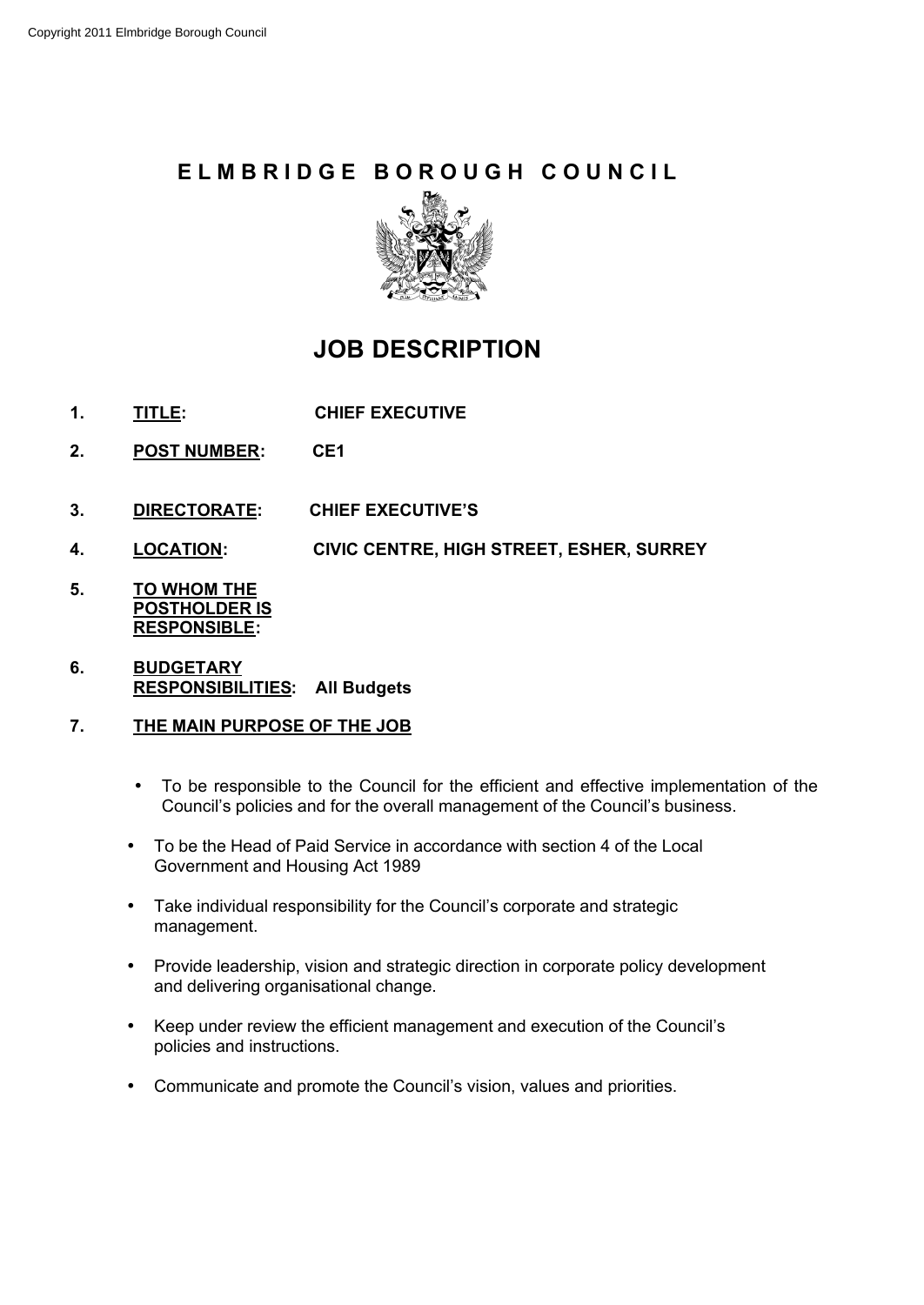## **8. CORPORATE RESPONSIBILITIES**

- Lead the Corporate Management Board, in setting the vision and strategic direction of the Council.
- Work with the Corporate Management Board and relevant Cabinet Portfolio Holders to define and develop corporate objectives and strategies to meet them.
- Promote effective alliances with a wide range of partners and stakeholders in the public, private and voluntary sectors.
- Develop, promote and communicate the corporate vision and key developments to partners and stakeholders.
- Exercise functions on behalf of the Council and its Committees in accordance with the Council's scheme of Delegation of Functions to Officers.
- Ensure that the Mayor is provided with support and advice as appropriate to facilitate the proper conduct of civil duties.
- Examine and report on any formal complaint against the Council in respect of service provision and take action to protect the interests of the Council.
- Represent and negotiate with external bodies and networks on behalf of the Council.

### **9. ORGANISATIONAL RESPONSIBILITIES**

- Lead and encourage cross boundary working so as to provide the most effective services possible for the Council's residents and partners, and ensure it plays a full part in national, regional and sub regional activities.
- Ensure the effective management of the Council.
- Contribute proactively to the production, maintenance and monitoring of key corporate documents, viz Community Strategy, Corporate Plan.
- Provide leadership to the Directors in their role to oversee, monitor, review and develop the performance of Heads of Services so as to ensure that there is a positive contribution to the organisation corporately consistent with its vision and key developments. Motivate teams by providing a personal example.
- Ensure the Council's resources are managed and deployed effectively.
- Seek to encourage staff development within the Council in order to maximise staff potential.
- Have overall responsibility for project co-ordination and for monitoring and reporting on the progress of the Council's capital programme and any other programmes as may be appropriate.
- Responsible for the effective overall management of the Council and its committee structure and procedural rules and to act as principal adviser at